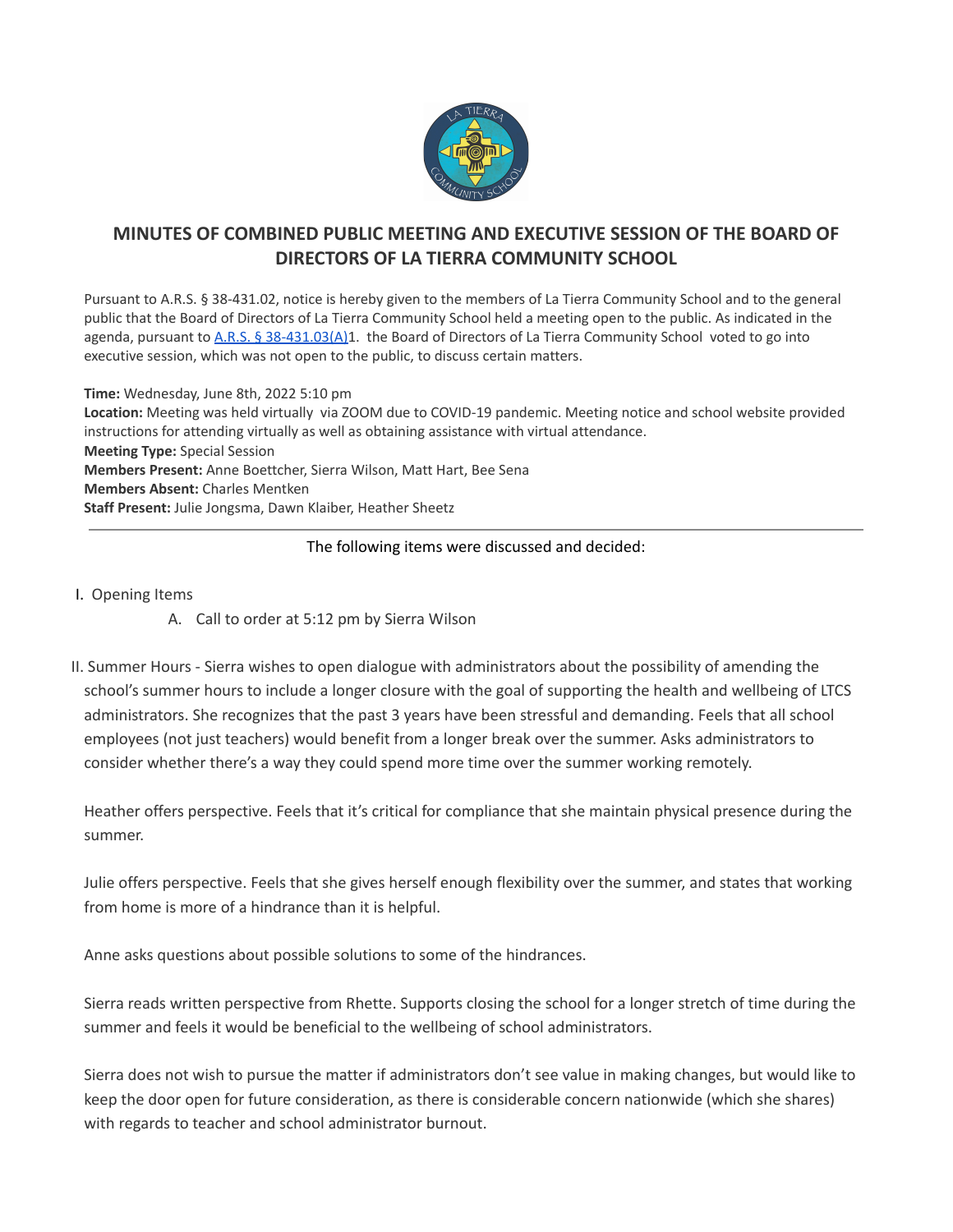No Board Action.

- III. Contracts and Job Descriptions: Pursuant to A.R.S. § [38-431.03\(A\)1](https://www.azleg.gov/ars/38/00431-03.htm), the Board of Directors of La Tierra Community School enters into executive session, which is not open to the public, for discussion or consideration of employment, assignment, appointment, promotion, and salaries of LTCS administrators.
	- A. Revised Administrator Contracts and Job Descriptions: board will discuss administrator appointment, salaries, and contracts.

Board enters at 5:13 pm

| Motion: Sierra | Second: Anne |          |           | Vote: 4-0-0 |
|----------------|--------------|----------|-----------|-------------|
| Sierra: Aye    | Anne: Aye    | Bee: Aye | Matt: Aye |             |

Board exits at 5:50 pm

Sierra moves to approve revised contract for Dawn Klaiber

| Motion: Sierra | Second: Anne |          |           | Vote: 4-0-0 |
|----------------|--------------|----------|-----------|-------------|
| Sierra: Aye    | Anne: Aye    | Bee: Aye | Matt: Aye |             |

## Sierra moves to approve revised contract for Julie Jongsma

| Motion: Sierra | Second: Anne |          |           | Vote: 4-0-0 |
|----------------|--------------|----------|-----------|-------------|
| Sierra: Aye    | Anne: Aye    | Bee: Ave | Matt: Aye |             |

Sierra moves to approve revisions to Academic Program Coordinator job description - revisions

| Motion: Sierra | Second: Matt |          |           | Vote: 4-0-0 |
|----------------|--------------|----------|-----------|-------------|
| Sierra: Aye    | Anne: Aye    | Bee: Aye | Matt: Aye |             |

RELEVANT INFORMATION: Academic Program Coordinator - The responsibilities of this position fall under the umbrella of Executive Director. The board has chosen to continue to bifurcate the position of Executive Director. with one School Director and one Academic Program Coordinator. Due to the critical compliance and funding components of the Academic Program Coordinator position, the Board of Directors will be responsible for direct oversight of the position. Therefore, the job description for this position is revised to clarify that all oversight,